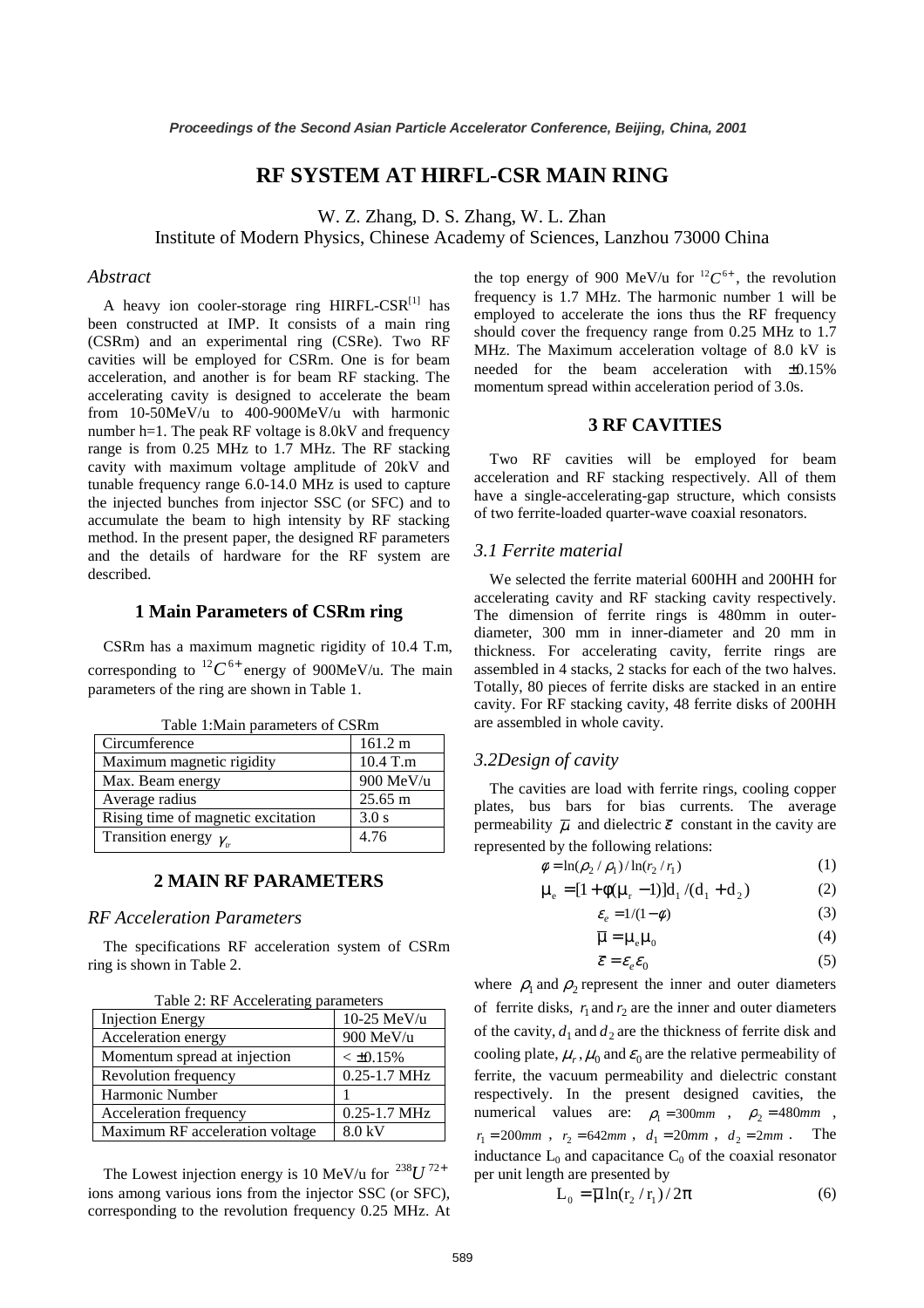$$
C_0 = 2\pi \overline{\varepsilon} \ln(r_2 / r_1)
$$
 (7)

And the characteristic impedance  $Z_0$  is  $Z_0 = \sqrt{L_0/C_0}$ . The shunt impedance  $R_{\rm s}$  is expressed by.

$$
R_s = 4\pi \times 10^{-7} \times <\mu_r Qf > \times (\mu_e / \mu_r)^2 \times G \quad (9)
$$

Where G is a geometric factor of the cavity, namely  $G \equiv \ln^2(r_2 / r_1) \cdot l \cdot (d_2 + d_1) \cdot (r_1 + r_2) / 2d_1 \cdot (p_2 - p_1)$ And  $\lt \mu$ Of > is an averaged  $\mu$  Of product of ferrite. The RF power loss in the entire ferrite is given by

$$
P = V_g^2 / 2R_s \tag{10}
$$

According to the numerical calculation, at the operation of  $V_g = 8.0$ kV for accelerating cavity, the maximum power dissipation in the whole cavity is 20 kW. And for RF stacking cavity, the maximum power dissipation in the ferrite is also 20 kW at the operation of  $V_g = 20.0kV$ .

In table 3 the main parameters of cavities are shown.

Table 3: Specifications of the RF cavity

| Frequency range            | $0.25 - 1.7$ | MHz             |
|----------------------------|--------------|-----------------|
| Harmonic number            |              |                 |
| Peak RF voltage            | 8.0          |                 |
| Peak RF power              | 20           |                 |
| Total length               | 2.6          | m               |
| Ferrite material           | 600HH        |                 |
| Ferrite ring<br>dimensions | 480×300×20   | mm <sup>3</sup> |
| Number of ferrite<br>rings | 80           |                 |
| RF induction in<br>ferrite | 130          | mT.MHz          |

#### **4 LOW LEVERL RF SYSTEM**

The low-level RF electronic system is composed of a Direct Digital Synthesizer (DDS) as the master oscillator and several feedback loops (Fig.1). Three memory modules store the ramping data: frequency, acceleration voltage and bias current as functions of bending-magnet field strength. These pre-set data are put into the DDS, magnitude modulation and bias current power supply respectively. The bias current error obtained from RF signal phase detector which get the deviate of the RF cavity by comparing the plate's and the grid's sampling signal will be used to correct the deviation of the cavity through the auto frequency control (AFC).

RF signal control unit is developed as PCI bus based modules. All these modules are independent sub-system, which have their own MCU.

#### *4.1 DDS Circuit*

The RF signal process applys the advanced DDS plan. The AD's AD9832 is functioned with the 16BIT processor in parallel connect mode to achieve high synthesis updating of signal. The local control processor sends data to DDS chip to release the RF signal. At mean time DDS receives the information from the control system to adjust the outputting frequency.

#### *4.2 Phase Loop*

Phsase loop is used to compensate the deviation between the DDS and cavity voltage, achieving phase lock among RF cavity voltage and cavity voltage phase. All sample signals serving above units come from one identical detector, each of them has its own isolator to proof interference.

## *4.3 Bias Current Control Loop*

The signal of V/F converted from the DDS synthesis's RF signal or the signal of D/A converted directly from digital data applying to DDS input is put to FREQ/RES adjusting unit to control the bios current. The offset value from MCU and the signal from phase discriminating between the cavity voltage and grid of the final stage power amplifier are also fed into this unit. The FREQ/RES correction must be a real time analogy circuit to dynamically tune the cavity. The signals after F/V converter, which represents the changing of the frequency, add one from the phase discriminator. The sum is put into the bios current driver to control the saturation of the ferrite so as to tune the cavity.

MCU/DAC 's data compensates the nonlinear relation between the bios current and the permit of the ferrite and offsets the bios current's initializing value.

## *4.4 RF Frequency Control Loop*

RF system requires frequency resolution be less than 100Hz, frequency stability less than  $10^{-5}$  thus requires non less than 16Bits control word and less than 1us update rate of frequency sweeping. The digital dividing PLL may meet the requirement, but it update speed is determined by the frequency resolution. The fact is that the higher the frequency resolution the lower the updating speed. This is determined by the LPF of the PLL loop. Furthermore at high dividing rate 1/N requiring by large frequency range, the loop gain drop to 1/N to damage the loop stability, at this situation the high stability power supply is needed to meet the critical requirement. The advanced DDS tech can resolve this problem.

Applying 16Bit/32Bit MCU or PLD to control the DDS RF signal processing circuit to attain high speed and real time control. 16Bit of amplitude data are also applied to amplitude modulation unit, which also serves as amplitude stability control to achieve  $10^{-2}$ - $10^{-3}$  rate. The bios current data supplying by MCU are converted by DA to feed into the bios current power supply which actuating the coil. Bios current error derived from the deviation of cavity's resonance and DDS frequency tunes the cavity through AFC. MCU connected with PCI bus receives the control word. All DAC and ADC are high-speed products.